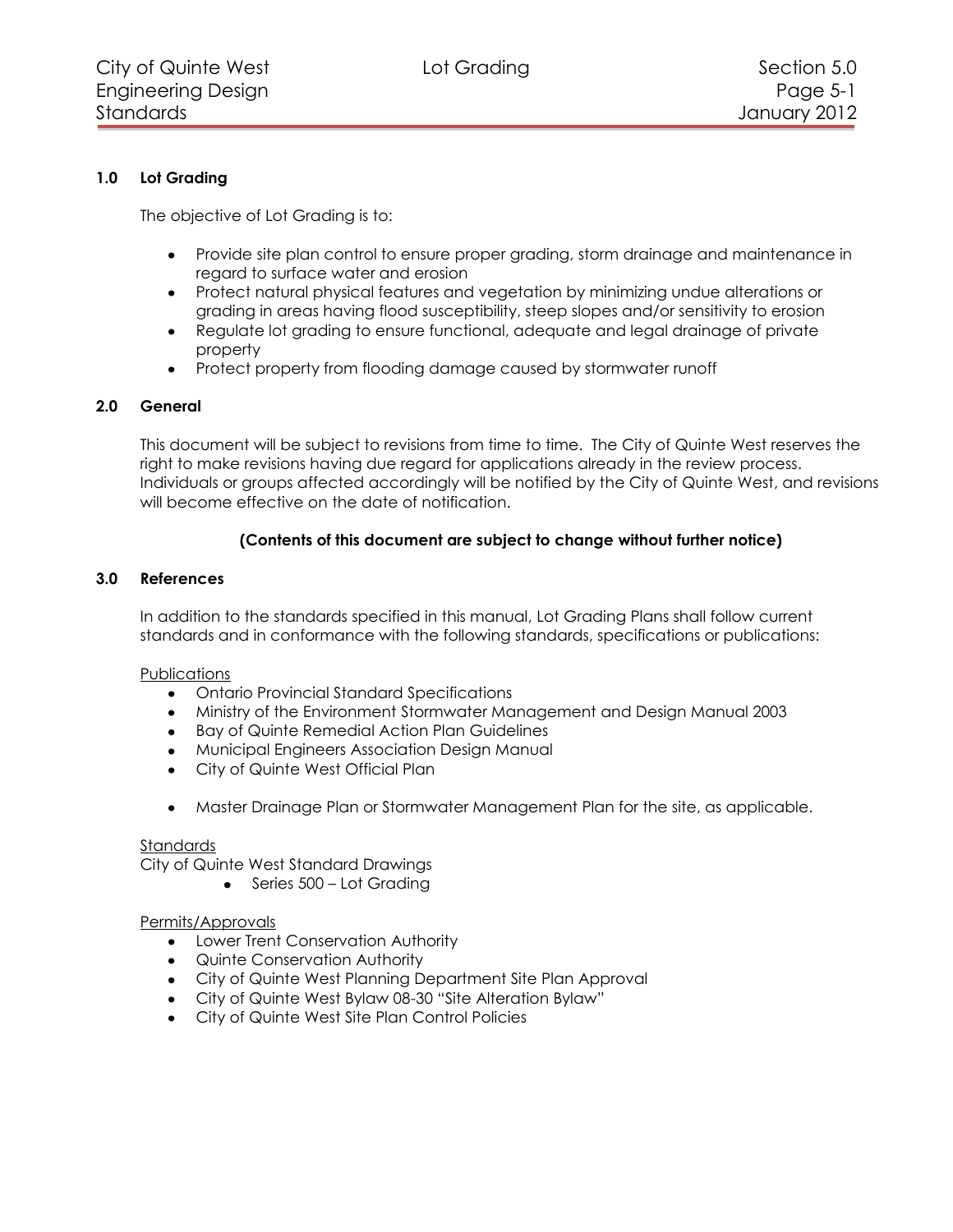# **4.0 Table of Contents**

| <b>SECTION</b> | <b>PAGE</b>                                                                         |         |
|----------------|-------------------------------------------------------------------------------------|---------|
| 5.0            |                                                                                     | $5 - 3$ |
| 6.0            |                                                                                     |         |
| 7.0            |                                                                                     |         |
| 8.0            |                                                                                     |         |
| 9.0            |                                                                                     |         |
|                |                                                                                     |         |
|                |                                                                                     |         |
|                |                                                                                     |         |
|                |                                                                                     |         |
|                |                                                                                     |         |
|                |                                                                                     |         |
|                |                                                                                     |         |
|                |                                                                                     |         |
|                |                                                                                     |         |
|                |                                                                                     |         |
|                | 10.4 Major and Minor Collective Drainage Swales_________________________________5-5 |         |
|                |                                                                                     |         |
|                | 11.1 Siltation Control                                                              | 5-6     |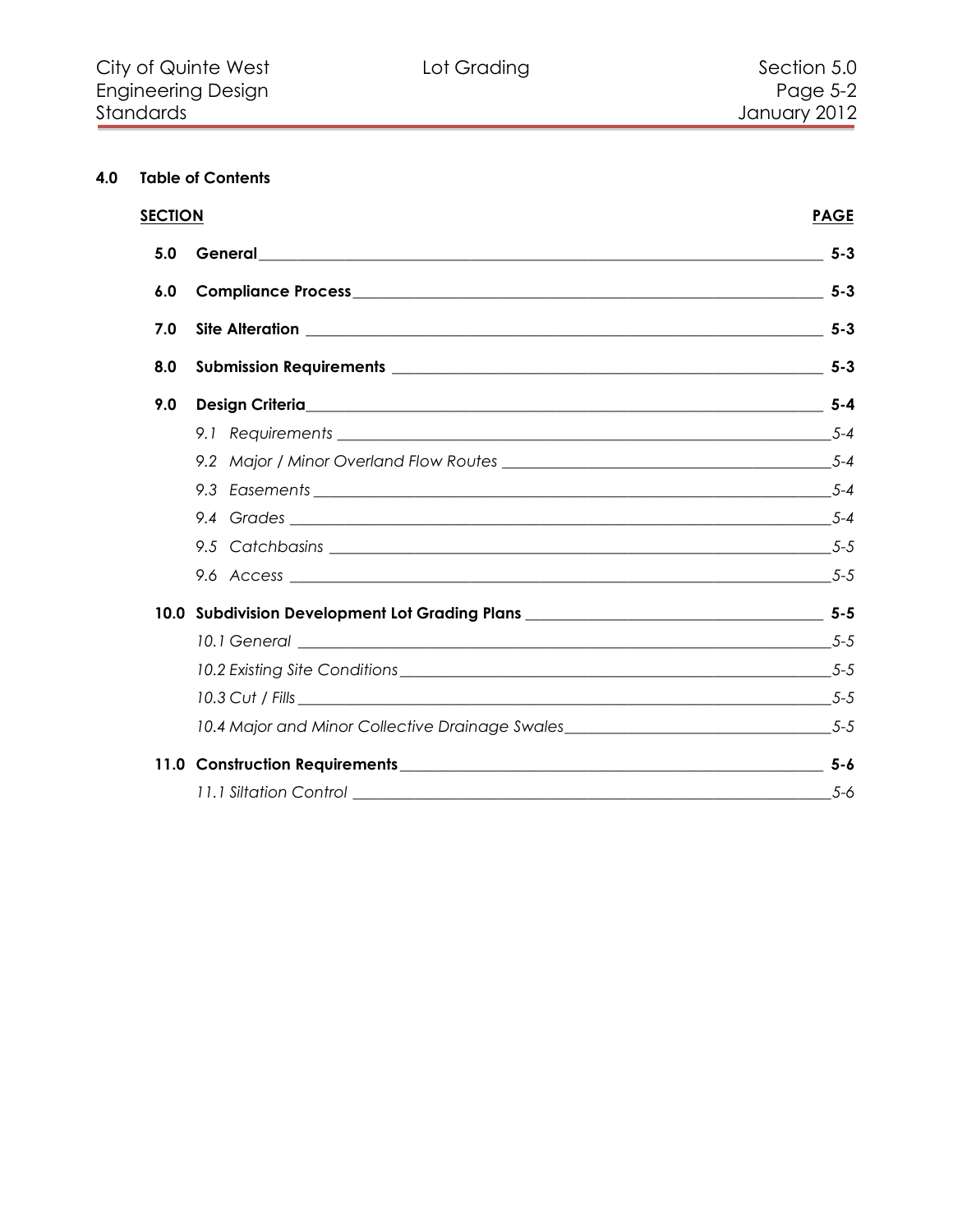# **5.0 General**

<span id="page-2-0"></span>This section provides guidance for the design and submission requirements for lot grading only.

Reference shall be made to other sections, standards, permits/approvals or publications for matters such as Stormwater Management, Stormwater Conveyance, Access Control, Development Approvals, Servicing, etc. for their design and submission requirements.

Lot grading design shall conform in principle to existing grading controls such as a Master Stormwater Management Plan if applicable.

### **6.0 Compliance Process**

<span id="page-2-1"></span>A lot grading certificate, signed by a qualified Engineer or Ontario Land Surveyor, may be required condition as part of a Site Development, a Plan of Subdivision, or the issuance of a Building Permit.

A refundable deposit may also be requested, and shall be submitted prior to the issuance of a building permit.

Upon completion of the proposed works, the applicant must provide the City with a certification letter by a qualified Engineer or Ontario Land Surveyor certifying that the works were completed in accordance to the approved grading plan.

Once the City has received a certification letter and is in agreement that the proposed lot grading is complete, the City will then release any security deposits held by the City for such works. The City reserves the right to defer the release of any securities until vegetation has established.

### <span id="page-2-2"></span>**7.0 Site Alteration**

Any works done beyond an approved Site Plan or Grading plan including the removal, dumping, or alteration of grades is regulated by the City of Quinte West Bylaw 08-30 "Site Alteration Bylaw".

### <span id="page-2-3"></span>**8.0 Submission Requirements**

Existing and Proposed Site Conditions and Works should be clearly identified. Information that must be included are:

Existing and Proposed Elevations:

Finished floor elevation Top of Foundation Elevation Lot grades at all corners and at intermediate locations or grade changes as required to define the grading of the lot All yard catchbasins with rim elevations, driveway location and percent grade Rear yard percent grade, all 3 to 1 slopes and retaining walls Engineered fill areas Driveway grades and locations Centerline Road Elevations Centerline of Minor and Major Swales Culverts – diameter, gauge, minimum length and type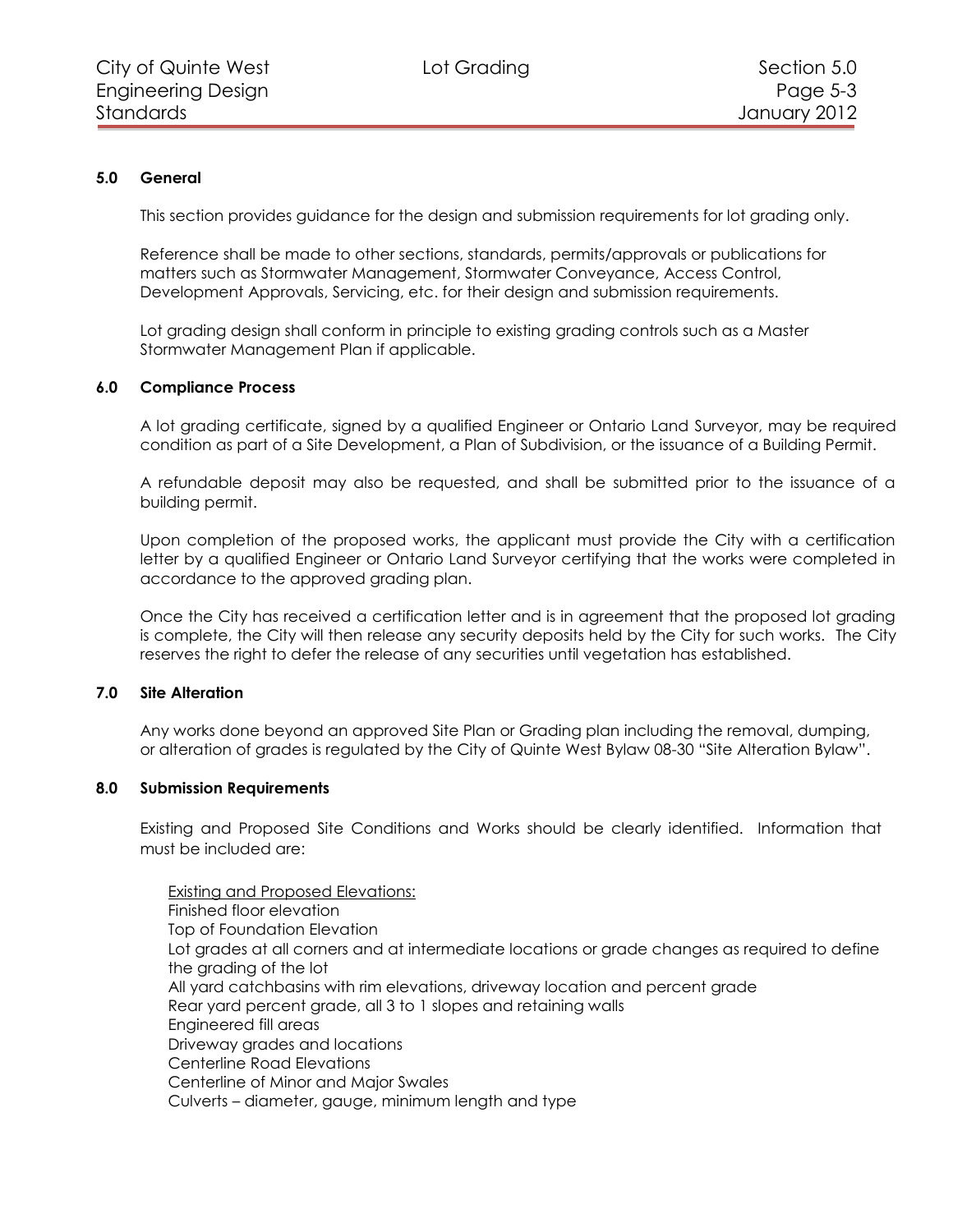Existing and Proposed Site Conditions: Dimensioned property limits **Easements** Building Envelope Fencing, guards, and all utilities Curbs Sidewalks Valves Street Poles **Transformers** Canada Post Community Mailboxes Envelope for Private Sewage Systems Envelope for Private Water Supply Systems Culverts – diameter, gauge, minimum length and type

# <span id="page-3-0"></span>**9.0 Design Criteria**

#### <span id="page-3-1"></span>9.1 Requirements

Natural drainage patterns and channels must be respected. Land owners must accommodate runoff from up-gradient properties. Surface runoff water shall not be discharged onto adjacent lands in a concentrated amount nor shall it exceed the predevelopment flows.

#### <span id="page-3-2"></span>9.2 Major / Minor Overland Flow Routes

Major system drainage design shall be in accordance with *City of Quinte West Engineering Design Standards, Stormwater Management.*

#### <span id="page-3-3"></span>9.3 Easements

Minimum easement widths shall be 5.0 meters.

#### <span id="page-3-4"></span>9.4 Grades

| Criteria            | Size / Condition     | Minimum           | Maximum      |
|---------------------|----------------------|-------------------|--------------|
| Lot Grades          | All grassed surfaces | $2\%$             | $33\%$ (3:1) |
| Entrance /          | See Section 4.0      |                   |              |
| Driveway Slope      | Transportation       |                   |              |
| <b>Minor Swales</b> | Up to 4 lots         | 2% (1% with under |              |
|                     |                      | drainage)         |              |
| <b>Major Swales</b> | More than 4 lots     | l.5%              |              |
| All other site      |                      | 1%                | $33\%$ (3:1) |
| areas               |                      |                   |              |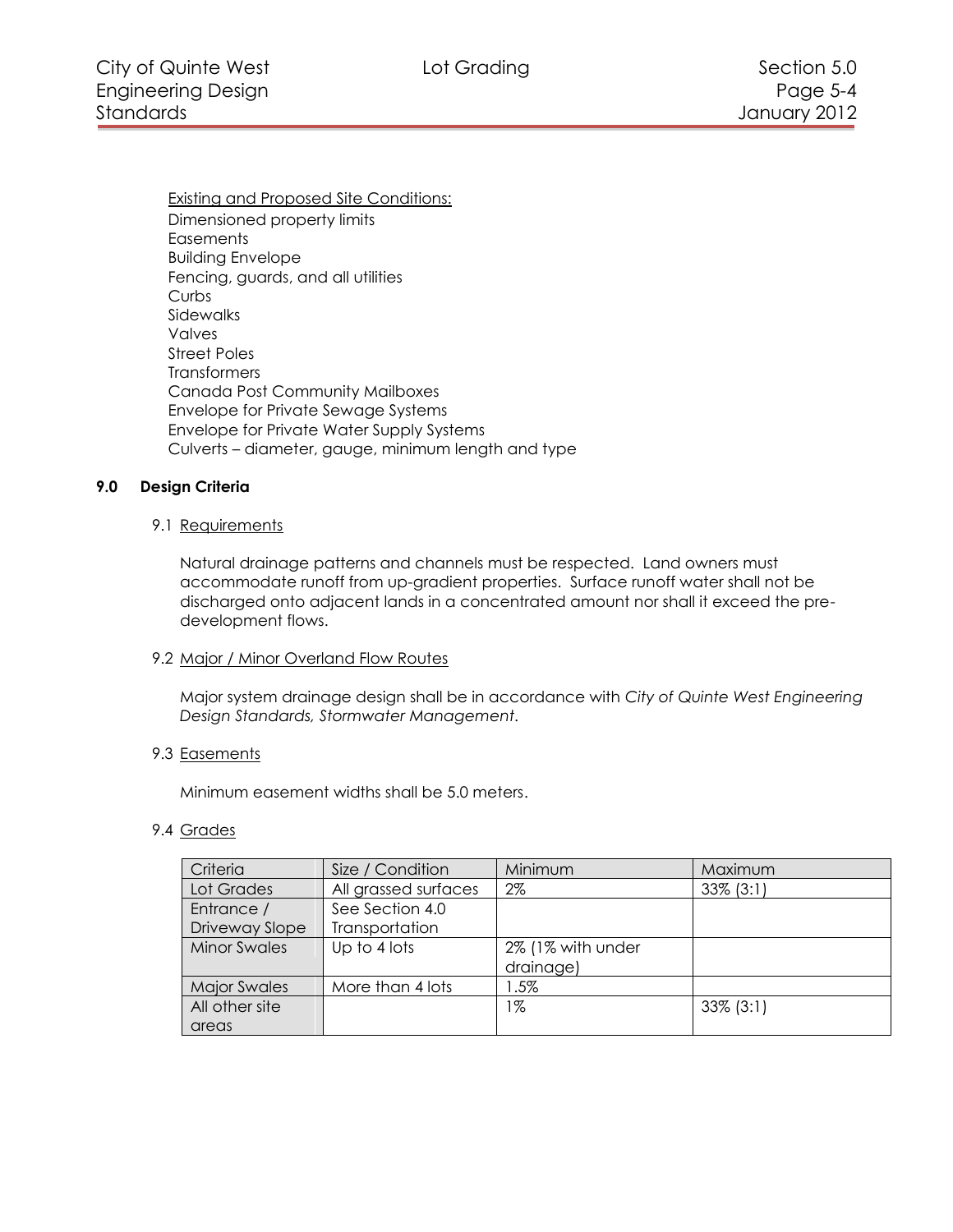# <span id="page-4-0"></span>9.5 Catchbasins

Rear yard catch basin leads shall be located in public easements more or less straddling the common lot line and spacing between catchbasins shall not exceed 90 meters.

Leads to rear yard catchbasins shall not be less than 250 mm and shall be spaced to coincide with maintenance holes or roadside catchbasins such that access is obtainable from either end.

### <span id="page-4-1"></span>9.6 Access

The City of Quinte West prohibits the private installation of entrances including culverts and curb depressions. See Transportation Section for entrance requirements.

#### <span id="page-4-2"></span>**10.0 Subdivision Development Lot Grading Plans**

#### <span id="page-4-3"></span>10.1 General

All lots and blocks within the subdivision must be shown and correspond in the same manner as the Registered Plan.

#### <span id="page-4-4"></span>10.2 Existing Site Conditions

Existing site and neighboring property drainage patterns must be identified on the drawing.

Contours must be shown at a maximum 0.5 meter intervals on the drawing both within the subdivision limits and a minimum 25 meters beyond the subdivision limits. Additional site information for neighboring lands may be required.

The grading along the limit of the subdivision shall be carefully controlled to avoid disturbance to the adjoining areas. A 0.6 m strip shall be left undisturbed along the boundary of the subdivision next to adjacent properties. Such strip must be indicated on the approved Lot Grading Plan.

### <span id="page-4-5"></span>10.3 Cut / Fills

Where it is proposed to carry out grading operations by cutting off the hills and higher land and filling the ravines and depressions, the land shall be cut down to a finished elevation of 0.5 (one-half) meter higher than the elevation of the finished crown of the pavement opposite the said lot. Where a low area is to be filled, the earth is to be dumped and compacted to an elevation of at least 0.31 meters higher than the crown of the pavement opposite the centre of the said lot for the whole of the lot area from the street line to a line at least three (3) meters beyond the rear line of the building.

#### <span id="page-4-6"></span>10.4 Major and Minor Collective Drainage Swales

All major swales and major system outlets are to be constructed and sodded by the Developer in conjunction with site servicing. While lot grading in general is the responsibility